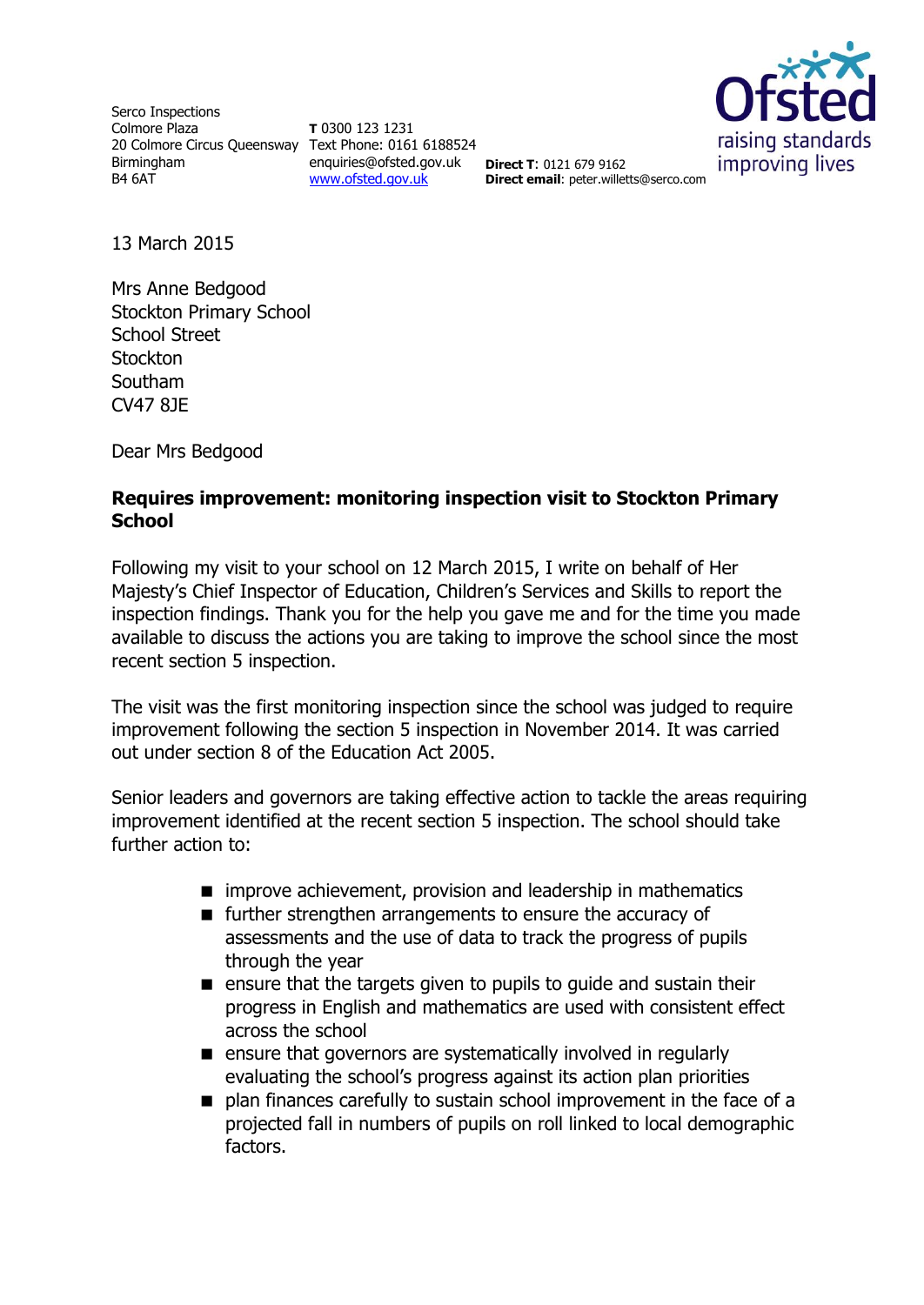

## **Evidence**

During the visit, discussions were held with you, pupils, representatives of the governing body, and a representative of the local authority to discuss the action taken since the last inspection. The school's improvement plans were evaluated. I visited lessons briefly with you and looked at pupils' books on a tour of the school. Documentation was scrutinised, including records of the outcomes of monitoring activities and of the work of the governing body. Parents' responses to Ofsted's online Parent View questionnaire were also considered.

### **Context**

Since the inspection the deputy headteacher has left the school and one teacher has been on long-term sickness absence. A review of governance has been completed.

# **Main findings**

You have given the school very clear direction and raised expectations throughout the school community for improving the quality of teaching and for raising the achievement of pupils. The palpable sense of forward momentum in the school is reflected in parents' increasingly positive views about its provision. You have produced detailed action plans which directly address the areas for improvement identified at the last inspection. In most instances these set out clear criteria by which the success of actions can be measured, as well as interim 'milestones' to enable the speed of progress in making improvements to be judged. At present, though, you are making such evaluations in relative isolation, and there is too little systematic involvement of governors in the formal review of progress made. Your evaluations, however, are accurate and well-informed from a range of evidence, including observations of teaching and scrutiny of pupils' books. You have strengthened teaching by providing improved opportunities for teachers' professional development, and by rigorously addressing weaknesses in performance.

Significant improvements have been made in addressing concerns expressed in the last inspection report about pupils' writing and care in presentation. Throughout the school there are many displays of pupils' extended writing across a range of topics, which demonstrate careful letter formation and good attention to spelling, punctuation and grammar. Progress in improving mathematics, however, is not so evident. The mathematics improvement plan does not drill down in sufficient detail to identify which skills and concepts most need improving and how these will be addressed, nor does it set out clear criteria for measuring success in terms of improved outcomes for pupils. Across the school, mathematics is not as visible as other topics, either in displays or in the use of number in other subjects. Mathematics books show some variations in progress between classes and groups. While there is evidence of extended challenge activities being set for the most able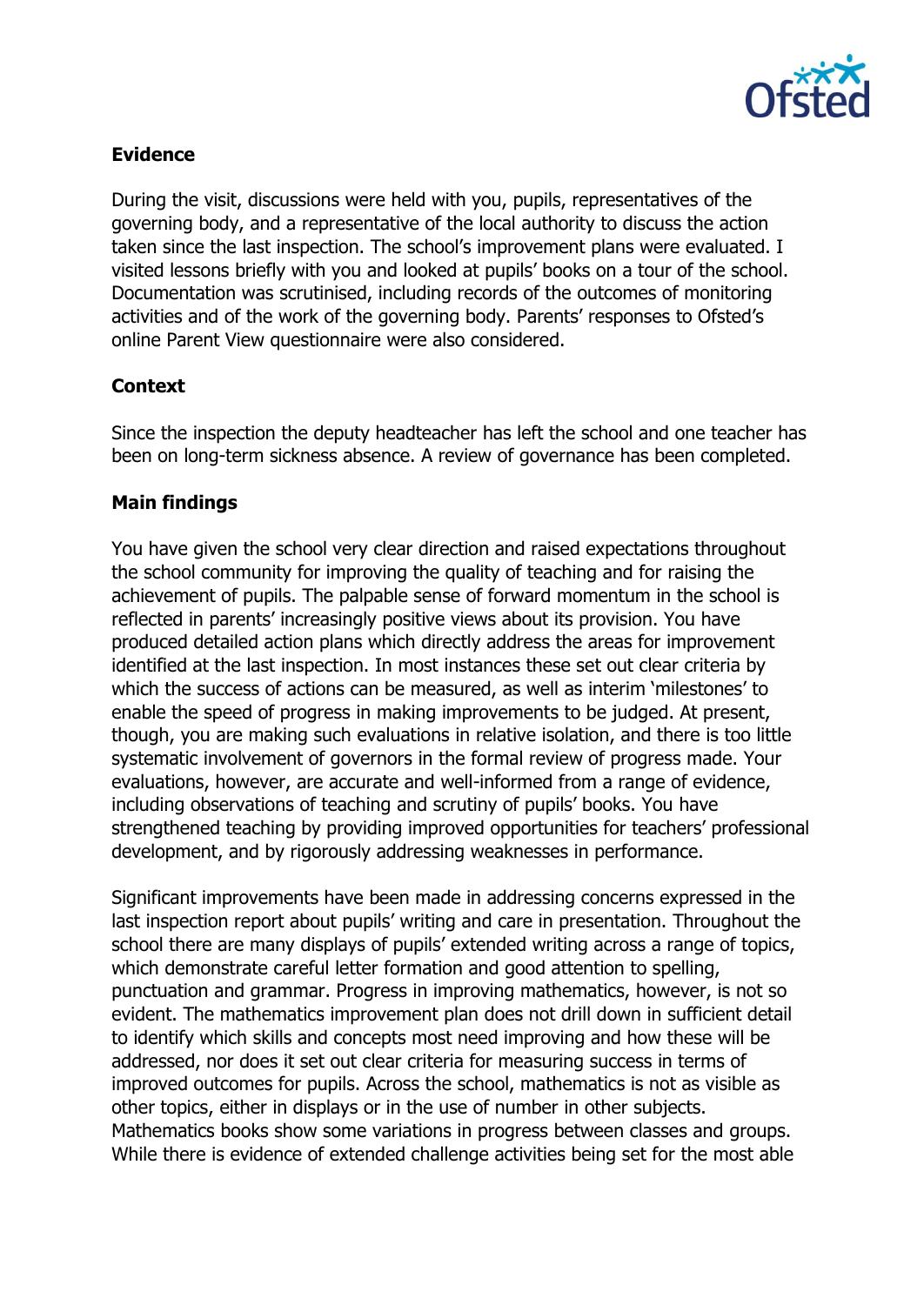

pupils, these pupils sometimes finish work quickly and wait for others before new challenges are set.

Marked improvements have been made to provision in the Reception class. Staff comments and assessments in children's learning journals show that, since January, there has been a much sharper focus on ensuring that activities are planned to improve children's knowledge and skills. As a result, children learn and play with enjoyment and purpose.

The new marking policy has been implemented with consistent effect. It is ensuring that pupils understand how to improve their work and increasingly making sure that they respond accordingly, especially in English. Targets for attainment in English and mathematics are now set out in the front of pupils' books to enable pupils and teachers to identify what pupils can or cannot do. However, this relatively new approach is not being used to full effect in all classes at present.

Much work has been done alongside partner schools to secure the accuracy of teachers' assessments in English. This has yet to occur in mathematics. The school has moved to a new system of assessing pupils' attainment: you recognise the need to now refine this system to provide summative data on pupils' progress in each class to enable you and the governors to readily check the impact of improvement actions on outcomes for pupils.

The review of governance has been thorough and provided a clear agenda for improvement, especially in terms of governor training and definitions of responsibilities. Governors from the performance and standards committee are now taking full opportunities to visit classes and find out for themselves about pupils' learning. The governing body has, however, yet to use the findings from such visits, and other information on pupils' achievement, to work more formally with you to review the school's rate of improvement and plans for the future. Local demographic changes mean that the school will lose a relatively large group of Year 6 pupils when they leave in the summer. The impact on school finances of the likely consequent fall in the number of pupils on roll has yet to be sufficiently clearly modelled to help governors and leaders plan strategically to sustain future improvements.

Ofsted may carry out further visits and, where necessary, provide further support and challenge to the school until its next section 5 inspection.

### **External support**

The school has made very effective use of external support for improvements to teaching and leadership. The local authority improvement consultant has given valuable support to you in monitoring and evaluating teaching and learning, and you have valued the mentoring support of the headteacher of Long Itchington School Church of England Primary School, a good school nearby. Highly effective links have